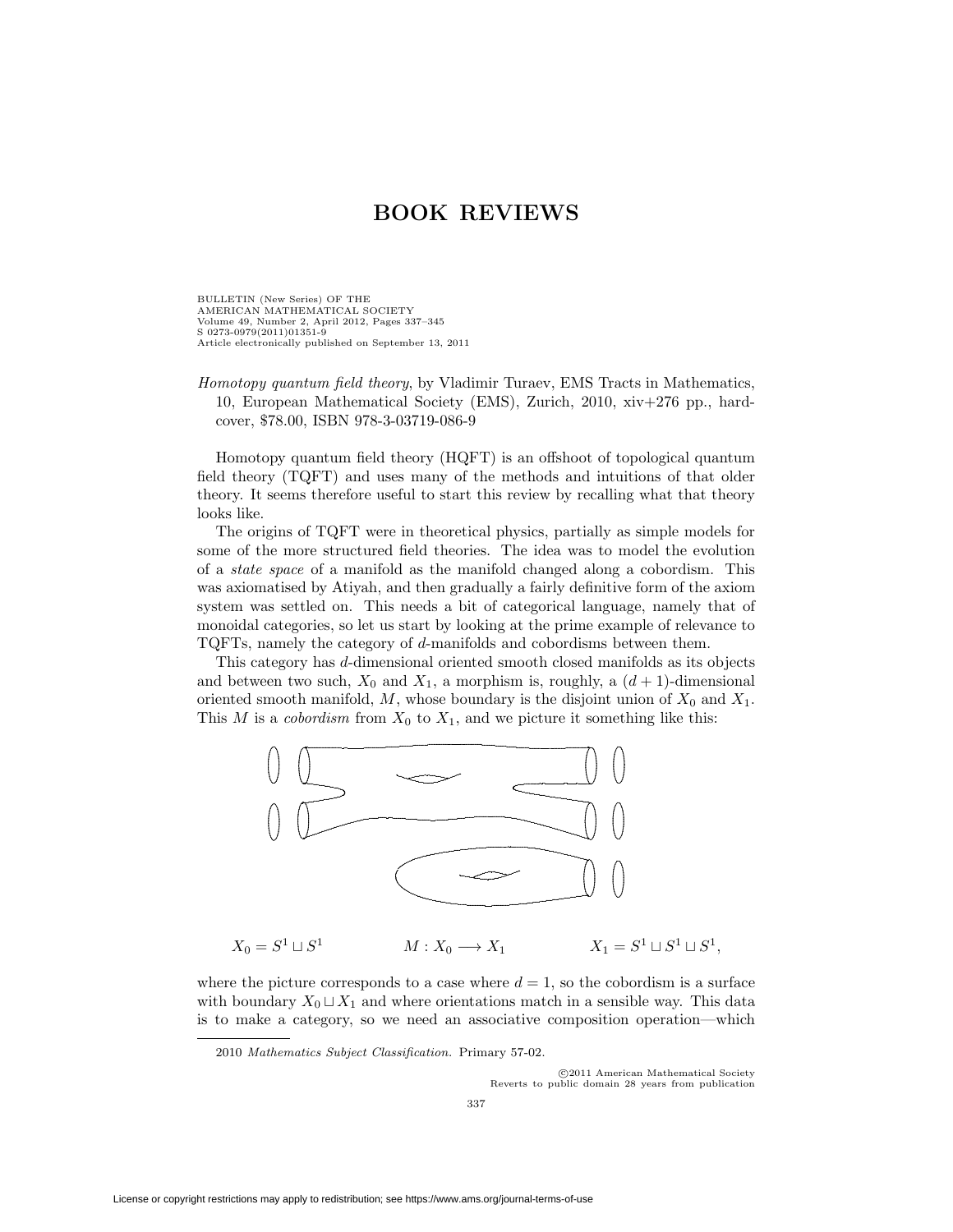comes from gluing cobordisms end to end—plus identities. For the identities we have to invoke the term "roughly" in the above. We should have said something like "diffeomorphism classes of cobordisms relative to their boundaries" or similar. Of course, if  $M : X_0 \to X_1$ , then there is an opposite cobordism  $-M$ , going from  $X_1$  to  $X_0$  constructed by changing the orientation of M. Here is not the place to go into details of cobordisms, so if the reader wants more, a detailed treatment is in various places in the literature, for instance, in Kock's book, [\[4\]](#page-8-0). (We will usually abuse terminology and simply say the morphisms are cobordisms.) Another remark is that in some sources, the convention is used of speaking about the manifolds as being  $(d-1)$ -dimensional, so the cobordisms then are d-dimensional.

This category  $(d+1)$ -Cob, has a monoidal structure given by the coproduct of manifolds and similarly, of cobordisms (that is, disjoint union of the manifolds), and between them disjoint unions of the corresponding cobordisms. A monoidal category is one with a monoid-like multiplication on both objects and morphisms. The main classical example is that of the category, Vect, of (finite-dimensional) vector spaces over a field  $\mathbbk$  together with linear transformations between them as morphisms and tensor product as the monoid-like multiplication. Between monoidal categories, it is usual and natural to consider monoidal functors, which, not surprisingly, are functors which respect the multiplications. (There are various strengths of these, but that will not concern us for the moment, as we just need the idea.) As Vect is "well known", "well behaved", and has a load of useful structure for extracting invariants of its objects and morphisms, it is not uncommon to compare a given monoidal category,  $(C, \otimes)$ , with it, that is, to look for, and to study, representations of  $\mathcal C$  in Vect. These are just monoidal functors. In particular, the categorical form of a TQFT is just the representation of some  $(d+1)$ - Cob in Vect,

$$
Z: (d+1)\text{-}\mathrm{Cob} \to \mathrm{Vect},
$$

or in any other similar nice monoidal category, such as a category of (projective) modules over some interesting ring.

Of course, it is easy to specify the structure encoded in this slick form in more elementary terms, so for each  $d$ -manifold  $X$  (and I will not repeat "smooth", "oriented", etc.), we will have a finite-dimensional vector space  $Z(X)$ , and as Z respects the monoidal structure,  $Z(X \sqcup Y) \cong Z(X) \otimes Z(Y)$ . To each cobordism,  $M: X_0 \to X_1$ , we will have  $Z(M): Z(X_0) \to Z(X_1)$ , a linear transformation, and to the empty manifold,  $\emptyset$ , we will assign the ground field  $\Bbbk$  considered as a 1dimensional vector space. (This last bit of structure is needed as  $\emptyset$  is the monoidal unit in  $(d+1)$ - Cob, k is that in Vect, and Z must preserve units.)

How are TQFTs used? The usual first example of the use of this type of structure is to consider a closed  $(d+1)$ -manifold, M as a cobordism,  $M : \emptyset \to \emptyset$ , so, applying Z will give  $Z(M) : \mathbb{k} \to \mathbb{k}$ , which, of course, being a linear map, corresponds to multiplication by an element of  $\mathbb{R}$ . That element will be an invariant of M, so a TQFT gives a numerical invariant on closed manifolds. (When we get back to discussing Turaev's ideas and the theory in his book, we will see other deeper applications as well.)

Another point to note before we look at HQFTs is that, for low values of  $d$ , one can classify TQFTs up to isomorphism. For instance, for  $d = 1$  a TQFT, Z, corresponds to a commutative Frobenius algebra, which, in fact, is just  $Z(S^1)$ , the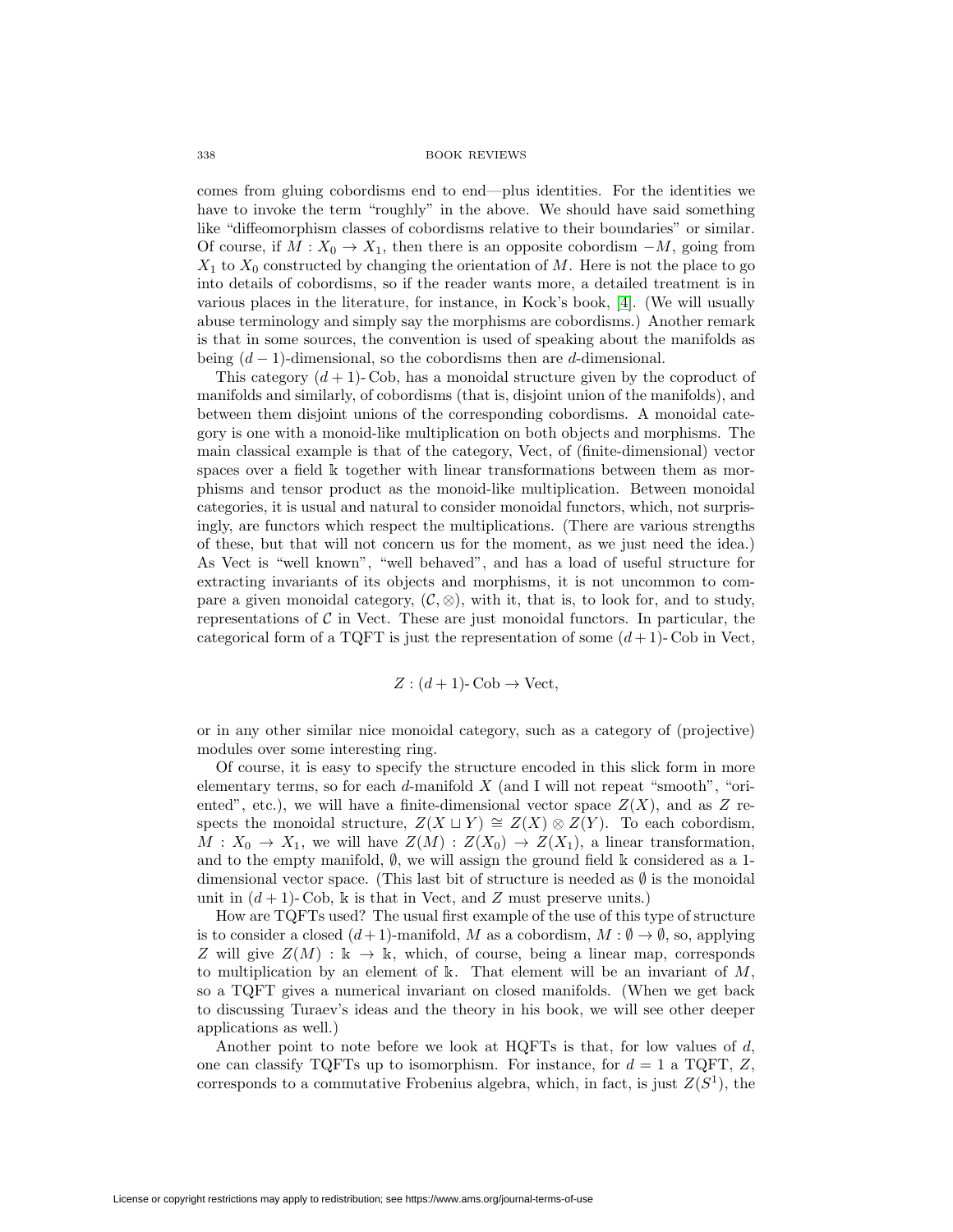vector space corresponding to the circle, and in which the algebraic structure mirrors the geometric pictures of cobordisms. There is a related categorical description for  $d = 2$ . There are also various well-known constructions of TQFTs from groups and algebras, and via representation theory. In fact, the links with techniques and ideas from representation theory recur throughout the subject.

The idea of homotopy quantum field theory is to "decorate" the manifolds and cobordisms with some extra structure. This extra structure is in the form of a characteristic map to some fixed topological space. (In his book, Turaev denotes this space by  $X$ , but for the purposes of this review, we will use  $B$ . The letter  $B$ recalls (i) that the space acts somewhat as a "background" structure, or a "base" for the theory, and (ii) for most of the examples this fixed space will be the classifying space of a (discrete) group, and these are usually denoted  $BG$ .) This space,  $B$ , is to be a connected CW-space with a base point ∗. The objects of study in the HQFT are then maps  $g: X \to B$ , where X is a d-dimensional manifold (usually assumed to be smooth, although everything seems to work for topological or PL-manifolds as well). Further,  $X$  is to be closed, oriented, and pointed, that is, every connected component of  $X$  is provided with a base point, and the characteristic map,  $g$ , is to send these base points to  $\ast$ . The pair  $(X, q)$  is then called a B-manifold or, if more precision is needed, a d-dimensional B-manifold. This leads naturally to:

- A *B*-homeomorphism of *B*-manifolds,  $(X, g) \rightarrow (X', g')$ , is an orientation preserving diffeomorphism,  $f: X \to X'$ , such that  $g'f = g$ , and f preserves base points.
- A *B*-cobordism,  $(M, X_0, X_1, g)$ , of *B*-manifolds,  $(X_0, g_0)$  and  $(X_1, g_1)$ , consists of a  $(d + 1)$ -cobordism, M from  $X_0$  to  $X_1$ , together with a map,  $g: M \to B$  sending the base points of  $X_0$  and  $X_1$  to  $*$  in B. The restriction of g to  $X_0$  and  $X_1$  gives the characteristic maps of the B-manifolds,  $(X_0, g_0)$ and  $(X_1, g_1)$ , respectively.

Clearly, given any two d-dimensional B-manifolds, we can form their disjoint union, and this suggests that there should be a symmetric monoidal category that would have d-dimensional B-manifolds as its objects, some sort of morphisms constructed from  $(d+1)$  B-cobordisms between them, and then disjoint union as the monoidal structure, and the idea would then be to study this monoidal category via its monoidal representations in some nice category such as Vect. That is a possible route, and the resulting monoidal representations are what are called the *homotopy* quantum field theories of the title of this book, but, in fact, that is not the route taken by the book, so we will not follow up that idea just now.

Before we start outlining the contents of the book, let us pause, ask some questions, and review some history.

First you may ask, "Why should this extension of TQFTs to HQFTs be a 'good thing'?" Also, "I am happy enough with thinking of TQFTs, but how should I interpret the objects being studied by HQFTs? They seem more artificial than the manifolds I am used to." The idea of finding invariants of manifolds from TQFTs has been quite successful. That is not to imply that there are loads of incredible new invariants that have been dreamt up from TQFTs—rather that TQFTs have made sense of the various invariants that were previously known. (The analogy may be a bit like the classical invariants, that were the Betti numbers, and which made a lot more sense and became more calculable once the idea of (co)homology groups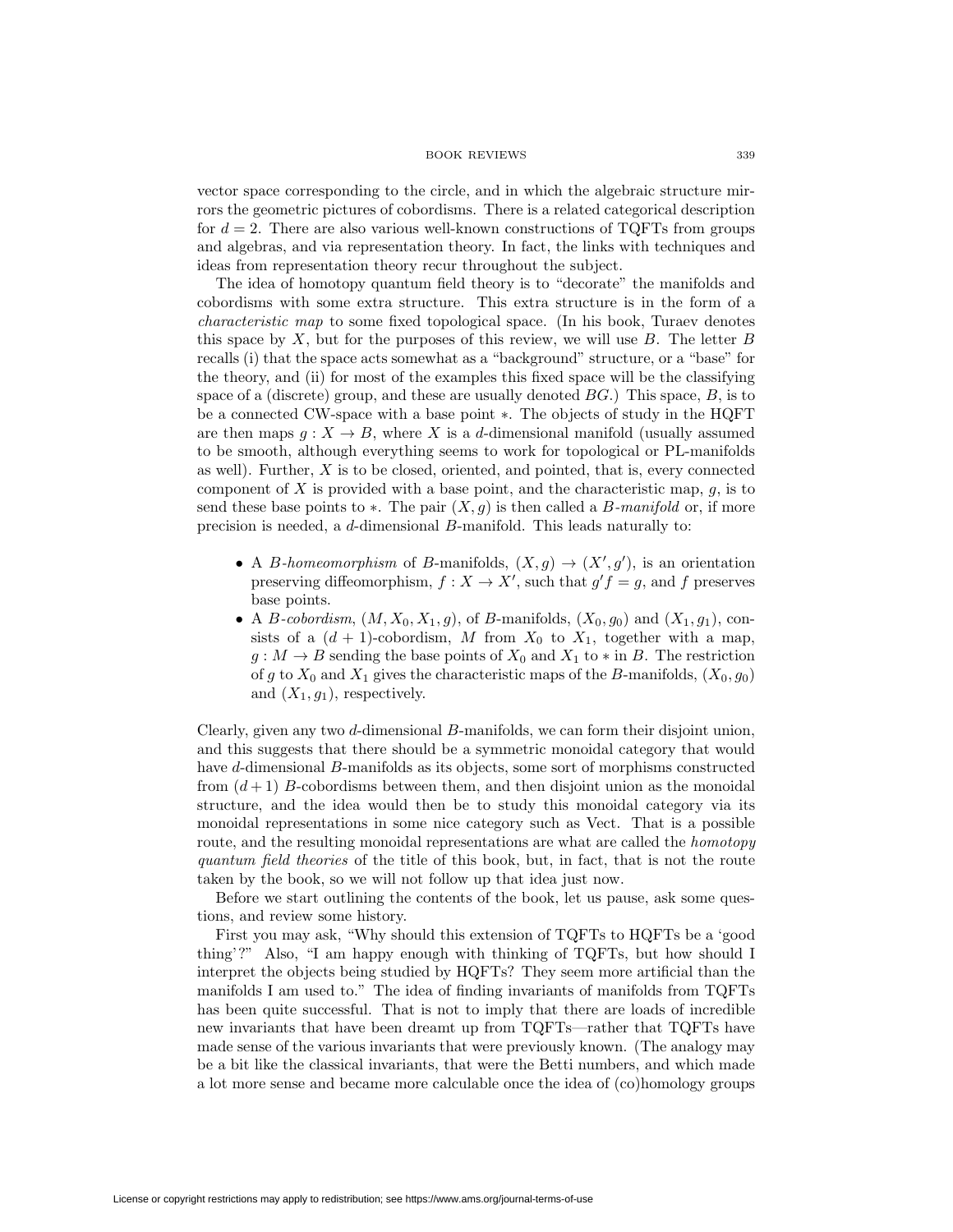was around.) To construct TQFTs, and thus some invariants for closed manifolds, one starts with some algebra or group and uses either a labelled triangulation or its dual or cohomological methods to build for each manifold a vector space. In the case that the input used for the labels is a (discrete) group,  $G$ , the vector space associated to X is typically related to isomorphism classes of principal G-bundles on that manifold. With an HQFT, taking  $B$  to be an Eilenberg–Mac Lane space,  $K(G, 1)$  (so a classifying space of G, with  $\pi_1(B) \cong G$ , and all other homotopy groups trivial), each  $(X, g)$  gives a principal G-bundle on X, so using this approach you are retaining more structure with which to "play", from the start. (This can be viewed as a form of partial categorification, where a set of objects is being replaced by a groupoid whose set of connected components is the previously considered set, but this is not being fully exploited in the present set-up. There is sufficient structure around already to give a rich crop of results, without that extra layer being explicitly exploited. This reviewer feels that some of the results proved here, however, may have simpler proofs if the process of categorification is exploited more fully.)

Topological quantum field theories correspond to  $B$ -HQFTs in which  $B$  is simply a single point, so we can hope that, in the HQFT setting, the structure will be richer and clarify some aspects of the former theory. Changing the "background", B along a continuous map  $B \to B'$  will induce functorial transformations of the theories and will allow more flexibility in the methods of comparing or calculating invariants. We thus have more tools, and a natural interpretation of invariants, at least in certain cases.

Finally, before we start to describe the structure and contents of the book, we should say something of the history of the subject. Turaev made available two preprints ([\[10\]](#page-8-1) in 1999 and [\[11\]](#page-8-2) the following year) in which he described a version of the theory in some detail. These two preprints form the basis for some of the book, but have been extensively reworked and extended. At about the same time, Brightwell and Turner in [\[1\]](#page-8-3) considered the representations of the homotopy surface category of a simply connected space. This was effectively a version of an HQFT for  $d = 1$  and for a base which was simply connected, so that one could imagine taking  $B = K(G, 2)$ , an Eilenberg–Mac Lane space (so  $\pi_i(B) = 0$  if  $i \neq 2$ , whilst for  $i = 2$  we have a group, G, which by necessity must be abelian). Shortly afterwards in 2001, Rodrigues [\[8\]](#page-8-4) showed how to use a monoidal category approach to define HQFTs, but in the process this suggested that one of Turaev's original axioms from [\[10\]](#page-8-1) was not optimal, and Rodrigues proposed an amended version, which is the one presented in this monograph. He also showed that replacing an arbitrary B by a space of the same homotopy  $(d+1)$ -type, such as the corresponding Postnikov section of B, resulted in equivalent theories. (Some other independent approaches to parts of the algebraic side of the theory will be mentioned towards the end of the review.)

Turning now to the contents, the main aim of this monograph is to show the existence of  $(d+1)$ -dimensional HQFTs with target a  $K(G, 1)$  for  $d = 1$  and 2. Just as TQFTs in these dimensions can be analysed both algebraically and categorically, so analogous descriptions can be given for the resulting HQFTs yielding interesting variants of the types of algebra encountered in the simpler situations.

In most of the book, the restriction to B being a  $K(G, 1)$  applies, but initially the theory is developed for a general B. After a brief introduction to the terminology of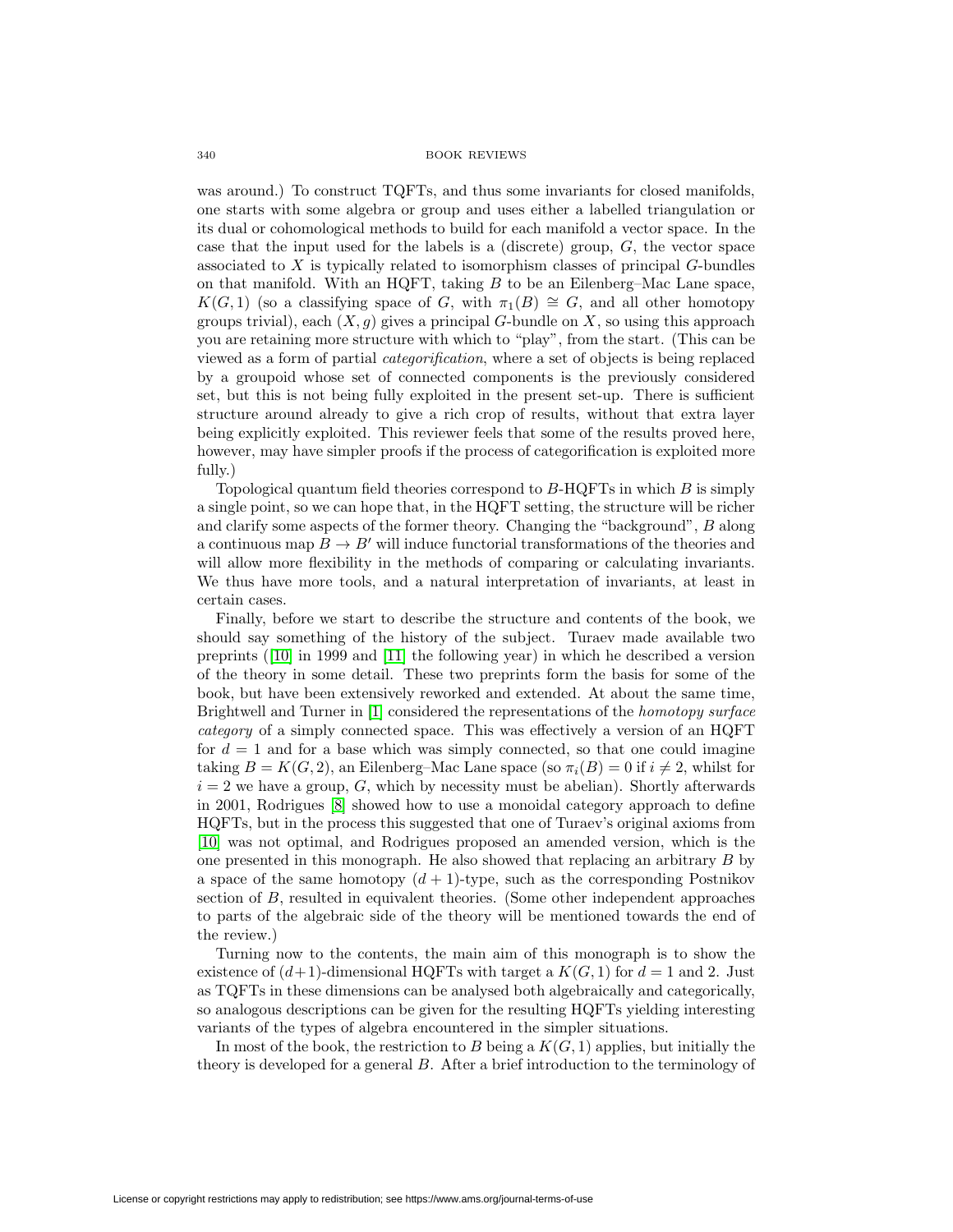cobordisms, etc., the axioms for a  $(d+1)$ -dimensional homotopy quantum field theory  $\tau$  are given. These take the form of an assignment of structure to B-manifolds, B-homeomorphisms, and B-cobordisms in a way that is very closely modelled on the analogous set-up for a TQFT. Again, the axioms look like those of a TQFT, except there is an "additional" homotopy axiom, namely that if  $(M, g : M \to B)$ is a  $(d+1)$ -B-cobordism, the homomorphism,  $\tau(M,g) : \tau(X_0,g_0) \to \tau(X_1,g_1)$ , in the notation we use earlier, only depends on the homotopy class of g relative to the boundary  $\partial M$  of  $M$ .

The first chapter continues by looking at some generalities on HQFTs, the category of HQFTs for a given dimension and background  $B$ , and then operations such as direct sum and tensor product on them. This chapter continues by exploring the construction of a  $(d+1)$ -dimensional B-HQFT from a given cohomology class,  $\theta \in H^{d+1}(B, \mathbb{k}^*)$ , where, as usual,  $\mathbb{k}^*$  is the group of invertible elements in . Transfer, which is a push-forward operation on HQFTs, is also discussed. It is worth noting that this construction is an example in which the possibility of varying the base  $B$  can be exploited in a way that is not so easily mirrored in the pure theory of TQFTs.

The case of an aspherical base  $B$  is then considered. As was said above, this is the main case examined in the monograph. Here, therefore,  $B$  is a  $K(G, 1)$ and so, for instance, the cohomology classes used in the construction of HQFTs can be thought of as being in the group cohomology,  $H^{d+1}(G, \mathbb{k}^*)$ , rather than in  $H^{d+1}(B, \mathbb{k}^*)$ . After exploring homotopy and isotopy invariance, the next major topic introduced is that of Hermitian and unitary HQFTs. Here, if  $\mathbb k$  has a ring involution, one requires that the vector spaces  $\tau(X,g)$  have a bilinear Hermitian pairing. Then, if  $(M, g) : (X_0, g_0) \to (X_1, g_1)$  is a B-cobordism, the opposite Bcobordism,  $(-M,g)$ , is assigned the linear transformation that is adjoint to  $\tau(M,g)$ .

Chapter II is entitled Group algebras, but the objects in question are not just ordinary group algebras—they generalise the usual group algebras,  $\mathbb{K}[G]$ , in several ways. These algebras will play the analogous role to that played by commutative Frobenius algebras in classical 2-dimensional topological quantum field theory (2d-TQFT). They abstract some of the structure of classical group algebras. They are G-graded and are also Frobenius algebras, but in general are noncommutative. A bit more detail will help here. A  $G$ -graded algebra over  $\Bbbk$  is a direct sum of vector spaces, indexed by the elements of G,

$$
L=\bigoplus_{g\in G}L_g,
$$

and the associative multiplication is, of course, related to the grading, so, if  $\ell_q \in L_q$ and  $\ell_h \in L_h$ , then  $\ell_g.\ell_h \in L_{gh}$ . If G is noncommutative, then so will be this multiplication, since  $\ell_h \ell_g$  will not even be in the same summand of L. Of course, multiplying something in  $L_{ghq^{-1}}$  by something in  $L_q$  will again get you something in  $L_{gh}$ , and in these algebras passing a homogeneous element through another from right to left gives you something in the summand graded by the obvious conjugate of the old grade. Explicitly, this is systemised by, for each  $g$ , there being an automorphism  $\varphi_g$  of L that sends  $L_h$  into  $L_{ghg^{-1}}$ , and such that  $\varphi_g(\ell_h) \ell_g = \ell_g \ell_h$ . The  $\varphi_q$  together give a homomorphism from G to Aut(L). Turaev calls this a crossed G-algebra structure, and, if combined compatibly with a Frobenius algebra structure, the term "crossed Frobenius G-algebra" is used.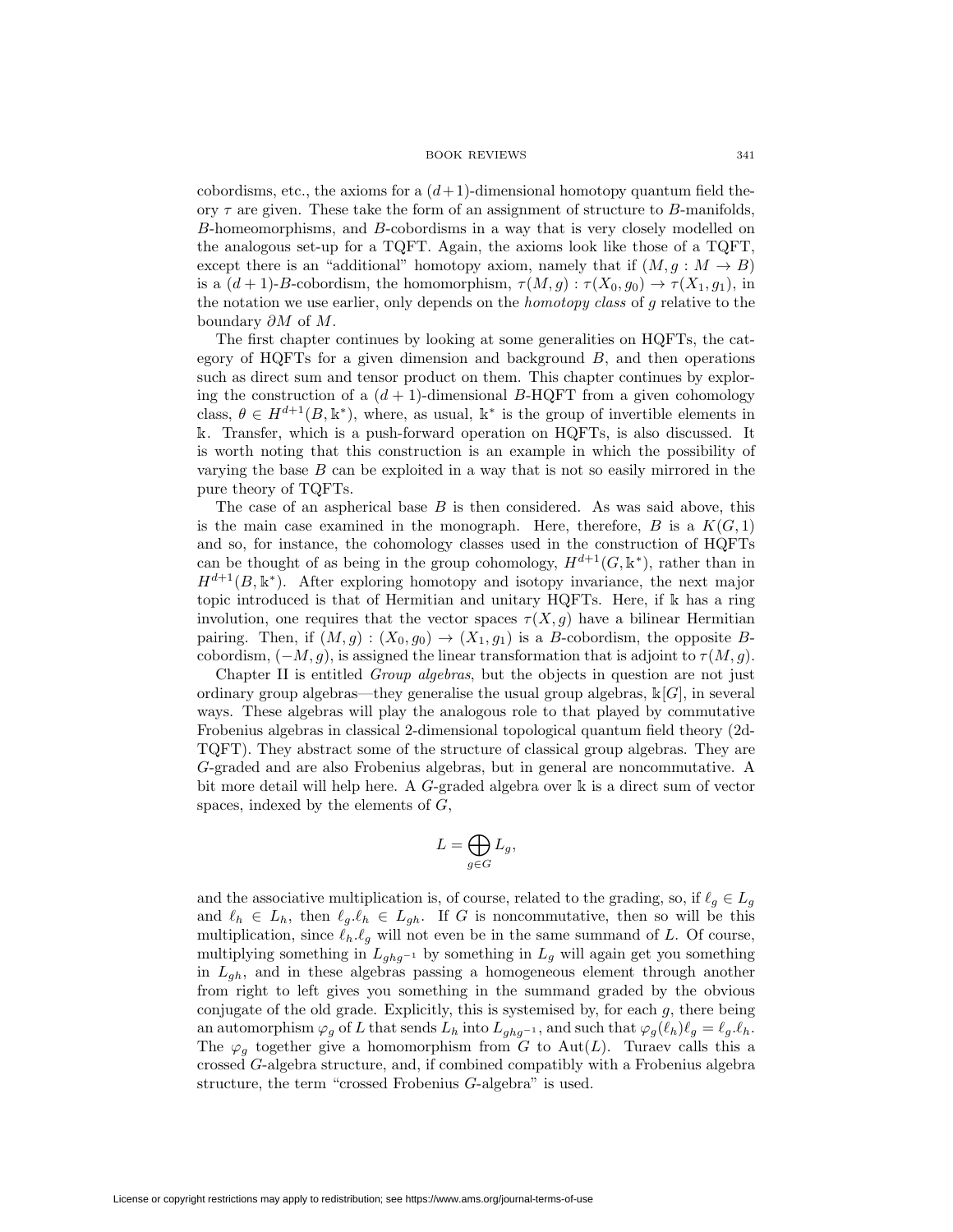Jumping ahead in the book for a moment, it is possible to see why these objects would be useful. If  $Z$  is a 2d-TQFT, then the corresponding commutative Frobenius algebra is built on the vector space  $Z(S^1)$ , using various cobordisms to give the algebraic structure. If  $\tau$  is a 2d-HQFT based on a  $K(G, 1)$ , there will be many Bmanifold structures on  $S^1$ , given, up to equivalence, by  $S^1$  together with an element of  $\pi_1(B)$ , which is, of course, G. We thus would expect to get a vector space  $\tau(S^1, q)$ for each  $q$  in  $G$ , and the geometric arguments that produce the multiplication for  $Z(S^1)$  would look to adapt easily to give partial "multiplications",

$$
\tau(S^1,g) \otimes \tau(S^1,h) \to \tau(S^1,gh),
$$

i.e., a graded algebra structure on  $\bigoplus_{g\in G} \tau(S^1,g)$ . The other structure adapts well, with well-known images (pairs of pants, etc.), from discussions of 2d-TQFT, but suitably labelled, giving much of the remaining structure of a crossed Frobenius G-algebra. There are one or two additional features here though. There are the  $\varphi_g$ 's, which correspond to labelled cylinders, and these interact nicely with the other structure such as the inner product, all fitting together in a way that is quite deep, yet is also visually accessible to anyone who knows the basics of the classification of surfaces and a small amount of homotopy theory—essentially the intuitions underpinning the theory of the fundamental group. The axioms for a crossed Frobenius G-algebra then clearly mirror the topological structure precisely.

Returning to Chapter II, the next few sections deal with semisimple crossed G-algebras and their classification, and, finally, with Hermitian G-algebras.

Chapter III is devoted to giving a detailed proof of the correspondence between 2d-HQFTs over a  $K(G, 1)$ , and crossed Frobenius G-algebras. Then in Chapter IV a subclass of crossed G-algebras, called "biangular G-algebras" is examined. These biangular G-algebras are then used to describe a state sum model on B-surfaces that gives a B-HQFT. This generalises the construction of Fukuma, Hosono, and Kawai for a 2d-TQFT; see [\[2\]](#page-8-5).

In Chapter V, Enumeration problems in dimension two, the previously developed machinery of 2d-HQFTs and crossed G-algebras is applied to problems involving the enumeration of liftings of group morphisms and related topological situations. Let  $q: G' \to G$  be a group epimorphism with finite kernel  $\Gamma$ , and consider a homomorphism,  $g : \pi \to G$ . A *lift* of g to G' is, as one would expect, a homomorphism  $g': \pi \to G'$  such that  $qg' = g$ . The set of lifts of g will be denoted  $\text{Hom}_g(\pi, G')$ . It may, of course, be empty. If g has trivial image, then, clearly,  $\text{Hom}_g(\pi, G')$ is just Hom $(\pi, \Gamma)$ . If  $\pi$  is  $\pi_1(W)$  for W a closed connected oriented surface, the Frobenius–Mednykh formula says

$$
|\operatorname{Hom}(\pi,\Gamma)|=|\Gamma|\sum_{\rho}(|\Gamma|/\dim\rho)^{-\chi(W)}=|\Gamma|\sum_{\rho}(|\Gamma|/\dim\rho)^{2d-2},
$$

where d is the genus of W, and, in the summation,  $\rho \in \text{Irr}(\Gamma;\mathbb{C})$ , the set of equivalence classes of irreducible finite-dimensional complex representations of Γ. This formula was due to Frobenius (1896) for  $W = S^2$ , and the general case was found by Mednykh (1978). In the context of TQFTs, it was rediscovered in the work of Dijkgraaf and Witten (1990) and by Freed and Quinn (1993), and various other related proofs have been given since. The fact that the sum is over  $\text{Irr}(\Gamma;\mathbb{C})$  is significant for the general case, where  $q(\pi)$  need not be trivial. The size of Irr(Γ; C) is the number of conjugacy classes of elements of  $\Gamma$  and, in this guise, plays a central role in those TQFTs constructed Dijkgraaf and Witten, and Freed and Quinn. The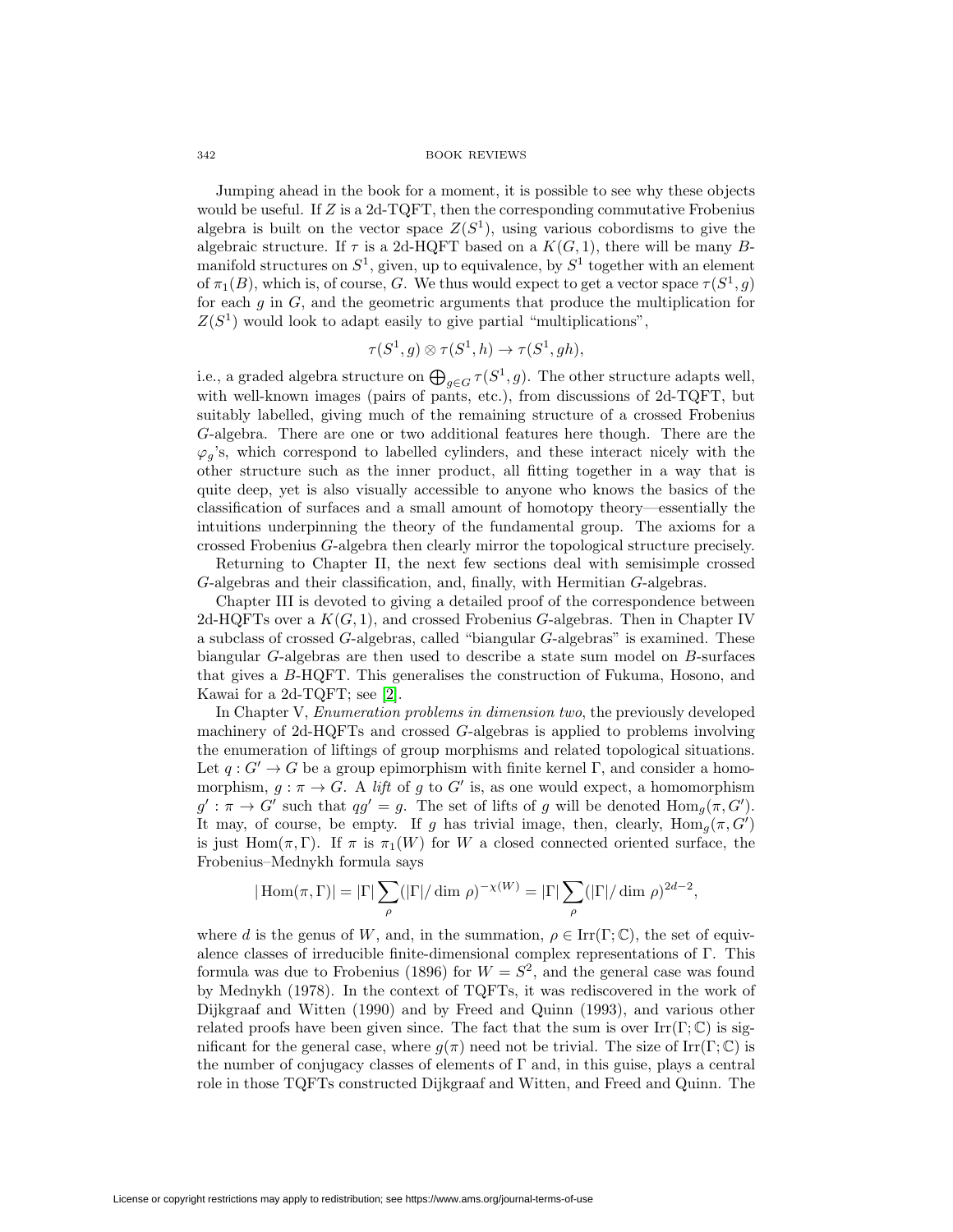connection between this formula in that case of trivial image and TQFTs is replaced in the general case considered in this monograph by a connection with HQFTs. We will give the statement of Turaev's beautiful generalisation of the formula, although the details of one or two of its features will be left vague as they would require too large a digression for this review to undertake.

**Theorem.** Let W be a closed connected oriented surface with fundamental group  $\pi$ . Let  $q : \pi \to G$  be a group homomorphism, and let k be an algebraically closed field of characteristic zero. Then

$$
|\operatorname{Hom}(\pi,\Gamma)|=|\Gamma|\sum(|\Gamma|/\dim\rho)^{-\chi(W)}g^*(\zeta_\rho)([W]),
$$

where the summation is over those  $\rho \in \text{Irr}(\Gamma; \mathbb{k})$  such that the stabiliser,  $G_{\rho}$ , of  $\rho$ contains the image  $g(\pi)$  of  $\pi$  and  $g^*(\zeta_o)([W])$  is the evaluation of  $g^*(\zeta_o) \in H^2(\pi; \mathbb{k}^*)$ on the fundamental class of W.

The cohomology class  $\zeta_{\rho} \in H^2(G_{\rho}; \mathbb{k}^*)$  is dependent only on the equivalence class of  $\rho$ .

The result and the surrounding theory is explored in depth throughout this chapter. It is noted that Gareth Jones (1995) gave a purely algebraic proof of the Frobenius–Mednykh formula, and it would be interesting to search for an algebraic proof of this generalisation. (This may be seen as another instance of the usefulness of HQFT techniques to get around assumptions needed in the use of TQFTs.) Some very interesting questions relating to non-abelian cohomology and the enumeration of fibre bundles on surfaces are discussed towards the end of the chapter.

Chapter VI, Crossed G-categories and invariants of links, starts on the investigation of 3d-HQFTs, still with the base,  $B$ , being a  $K(G, 1)$ . The connection between 3d-TQFTs of various types and monoidal categories is well established. One approach uses the theory of links in  $S<sup>3</sup>$  and it is that approach that is used to generalise those results here. A  $G$ -category will be a k-additive monoidal category C with left duality that splits as a disjoint union of subcategories  $\mathcal{C}_q$  g  $\in G$  such that

(i) the unit object  $\mathbb{1} \in \mathcal{C}_1$ , and if  $U \in \mathcal{C}_g$ ,  $V \in \mathcal{C}_h$ , then  $U \otimes V \in \mathcal{C}_{gh}$ , and

(ii) if  $U \in \mathcal{C}_g$ , its dual  $U^*$  is in  $\mathcal{C}_{g^{-1}}$ .

(This is clearly a "categorification" of a graded G-algebra.) The process of passing to "crossed" versions of G-categories is then a fairly easy extension of the case of algebras. Crossed G-categories come in various flavours—braided, ribbon, etc.—as the usual theory would suggest, and just as in that theory there is a strong connection with links and tangles. In this G-graded context, these will be coloured using  $G$  and related invariants of  $G$ -coloured tangles.  $G$ -coloured graphs, etc., are explored in the second half of this chapter.

In Chapter VII, modular G-categories are introduced. Modular categories, in this sense, were introduced by Turaev in his earlier book [\[9\]](#page-8-6). They play an important role in the study of TQFTs, conformal theories, and quantum groups. Their definition is a bit too long to give in detail here, but they are monoidal categories that are abelian with finitely many isomorphism classes of simple objects and for which the so-called S-matrix is invertible. This structure adapts well to a G-graded context, and Turaev shows here that any modular crossed G-category gives rise to a 3d-HQFT. This HQFT then provides numerical invariants of closed oriented 3d G-manifolds.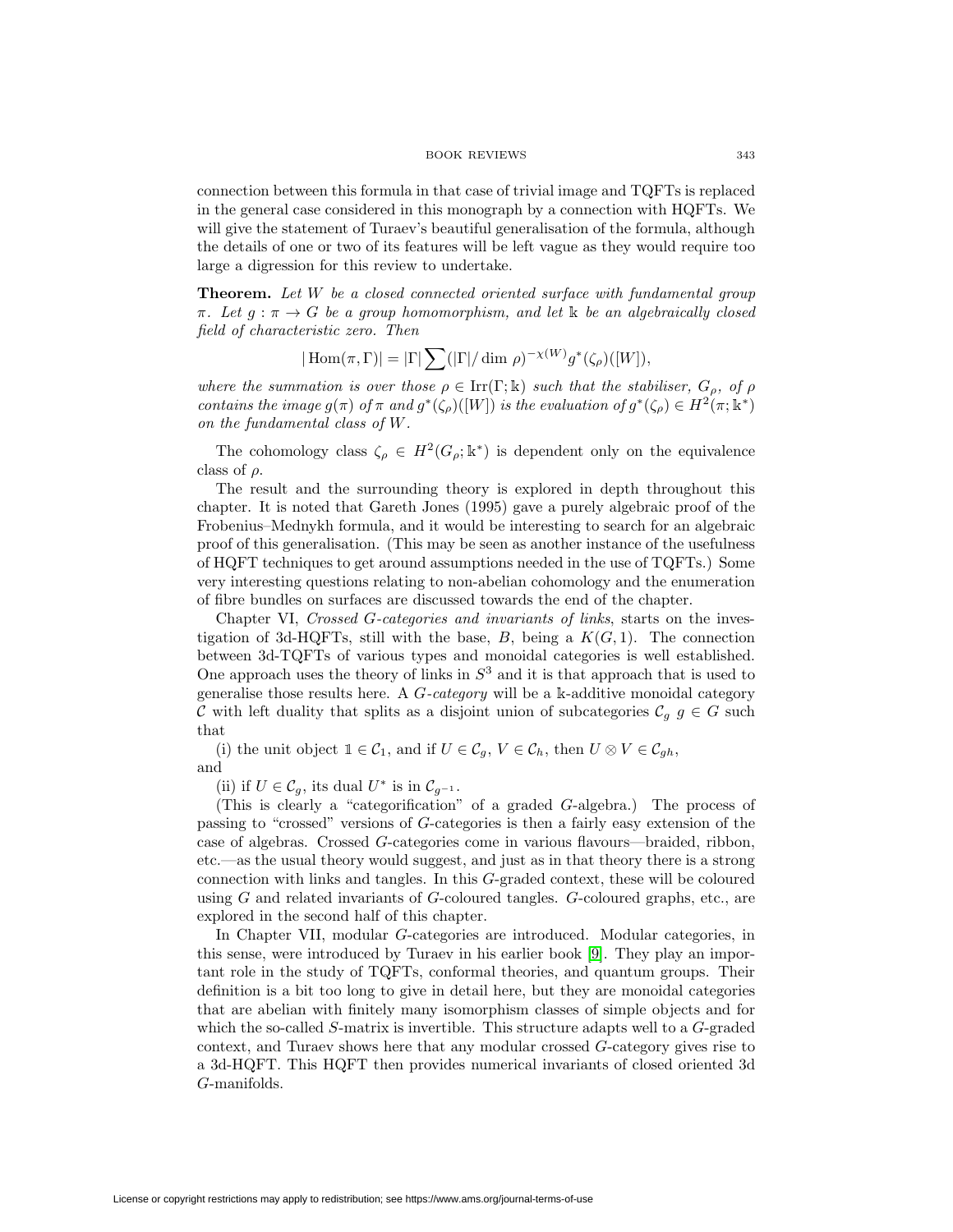In Chapter VIII, a  $G$ -graded version of quasi-triangular Hopf (co)algebras is introduced, and it is shown that they give rise to crossed G-categories in much the same way that quasi-triangular Hopf algebras have braided representation categories. This chapter also contains descriptions of algebraic constructions of crossed G-algebras.

The book ends with some appendices, including one by Michael Müger on braided crossed G-categories, and two by Alexis Virelizier on Hopf  $G$ -(co)algebras and their applications.

Since the initial theory was described in the preprints in 1999 and 2000, there have been quite a few studies into further aspects, extensions, and applications of the theory. Some have tried to go away from the restriction that B is a  $K(G, 1)$ that is considered for most of this book; others have investigated links with other areas. We cannot give an exhaustive list of these, nor can we do more than comment briefly on those that are mentioned. (The monograph has a brief appendix looking at various other related aspects.)

- Kaufmann, in a series of articles (for example [\[3\]](#page-8-7)), considers the Frobenius algebras that arise from singularities. If there is a group of symmetries of that singularity, the result is a (slight generalisation of) a crossed G-algebra. These have been developed by him to study the quantisation of Frobenius algebras and orbifold models for conformal field theories.
- The highly influential paper of Moore and Segal [\[6\]](#page-8-8) takes "Turaev algebras", that is crossed G-algebras, as a central part of their discussion of openclosed field theories. In particular, they look at the algebra of invariants of a crossed G-algebra.
- Turaev, with the reviewer [\[7\]](#page-8-9), looked at the situation for 2d-HQFTs in which the base,  $B$ , was the classifying space of a crossed module,  $C$ , and hence a general 2-type. The interpretation of the HQFT as being a TQFT of manifolds with fixed principal G-bundle, has here to be replaced with a more subtle one of manifolds with a principal C-2-bundle. There are still a lot of unanswered question in this area.
- Lurie in [\[5\]](#page-8-10) introduced a notion of extended TQFT for manifolds with an  $(X, \zeta)$ -structure—an idea which is closely related to that of B-manifolds.

The theoretical foundations in all of these show connections far and wide into classification of various types of field theories, types of stack, and the possibility of new manifold invariants, but this is not always developed, and the connections with Turaev's HQFTs are not always explicitly given, nor are they exploited.

Having finished the book, I am left with a feeling almost of frustration, similar to finishing the first of a series of thrillers where the characters have been introduced and some "adventures" have happened to them, yet there are so many unanswered questions that come to mind. The theory is powerful, interesting, challenging, etc., but, like many new areas of mathematics, it leaves so much unsaid and unknown, and there are situations that were crying out for further development.

It is a very enjoyable area to study. It needs some prior knowledge of TQFTs, and anyone wanting to study the area who does not have some reasonably good idea of that subject would be well advised to read up on it before plunging into this book. It would make an excellent monograph on which to base a joint study seminar at the graduate or postdoc level. Such a study would be likely to raise